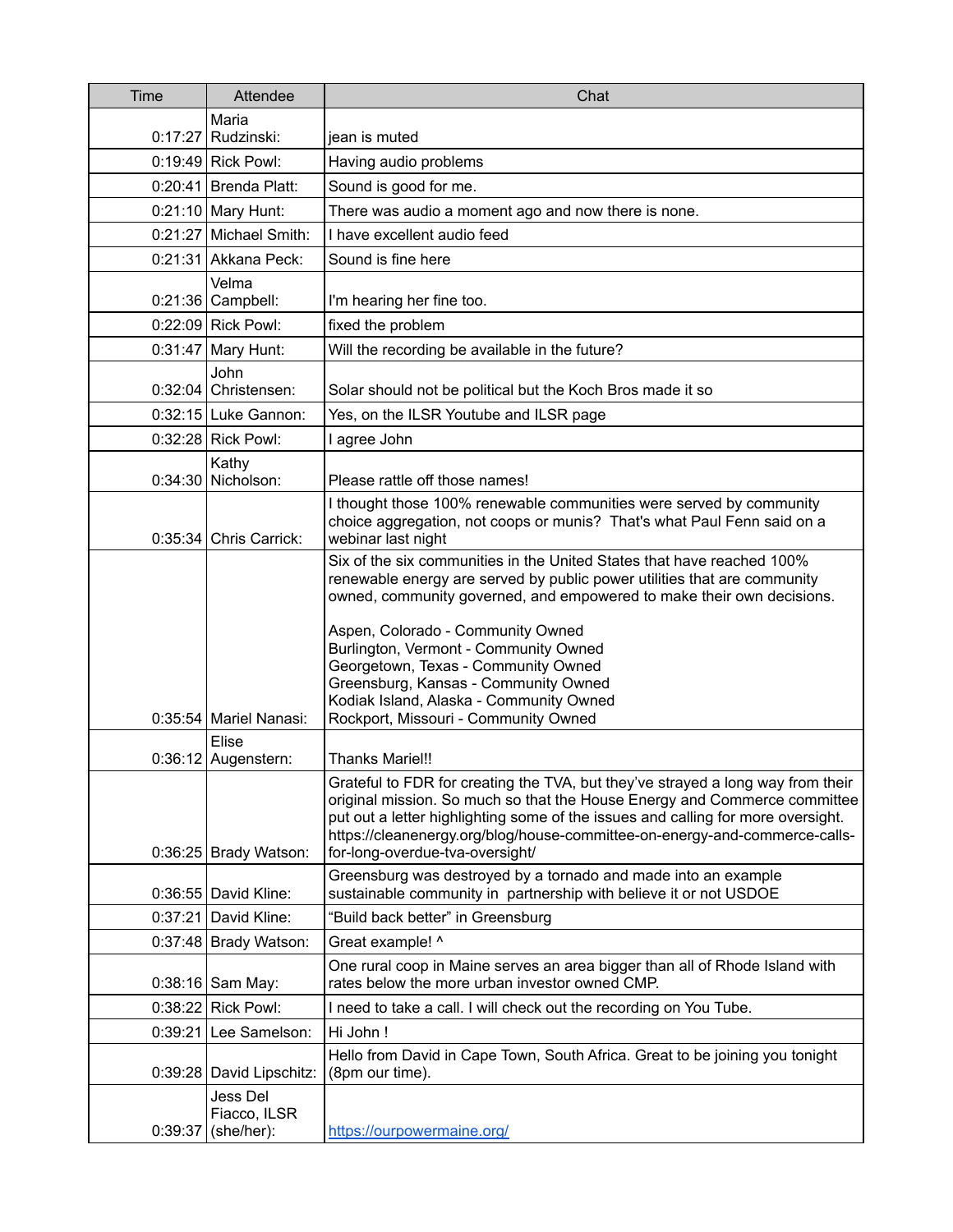| 0:39:50 | Robert<br>Youngberg:                   | Very important question: John - Which Kim Stanley Robinson book is that on<br>your bookshelf? My favorite author? :-)                                                                                                                                                                                                                                                                                                                                                                                                              |
|---------|----------------------------------------|------------------------------------------------------------------------------------------------------------------------------------------------------------------------------------------------------------------------------------------------------------------------------------------------------------------------------------------------------------------------------------------------------------------------------------------------------------------------------------------------------------------------------------|
|         | 0:40:36 Mohini Sharma:                 | Hi everyone! This is Mohini Sharma, the Organizing Director at Metro Justice<br>in Rochester, NY. We're in the beginning stages of running our own public<br>utility campaign to takeover Rochester Gas & Electric and replace with a public<br>ratepayer cooperative. Excited to hear about this and learn!                                                                                                                                                                                                                       |
|         | $0:41:23$ Liz Veazey:                  | I agree that consumer-owned utilities create more opportunity for better<br>outcomes for members and the climate. I am am customer owner of Omaha<br>Public Power Districts. There are also some electric co-ops and munis that are<br>have bad policies and make it difficult for their members to get involved. To get<br>good outcomes, often takes a lot of organizing and work. But, I agree that<br>having the opportunity for organizing is important and much better than not<br>having the opportunity.                   |
|         | $0:41:39$ Rick Davis:                  | Could we please focus on the presentations rather than this distracting Chat<br>function? I personally think it is disrespectful to our expert speakers.                                                                                                                                                                                                                                                                                                                                                                           |
|         | Maria<br>$0:42:04$ Rudzinski:          | Very concerned that residences and businesses that put solar on their<br>buildings are paid by the utility less when they sell into the grid than when the<br>bigger community scale or large installations get when they sell into the grid.<br>This hard wires into the system a disincentive put in your own system. The big<br>boys can then build big battery projects hord energy and dump it back into the<br>grid during peak prices are in the market. Individuals are locked out. Very<br>inequitable! What can be done? |
|         | 0:42:31   Karl Rabago:                 | Hello, everyone! I am Karl R. Rábago. I am solo utility consultant living in<br>Denver. I have been lucky enough to do a lot of things, including being a<br>cooperative member, a muni utility employee, and other stuff.                                                                                                                                                                                                                                                                                                         |
|         | 0:42:38   Marie Venner:                | Hello from Dearborn Michigan. The Flint water crisis is reportedly tied into the<br>privately owned utility company.                                                                                                                                                                                                                                                                                                                                                                                                               |
|         | 0:42:39 Sam May:                       | Given the cost of capital differential between consumer owned and investor<br>owned it is easy to say, "we can not afford to de-carbonize if we have to pay<br>investor rates". Form of ownership determines cost of capital, cost of capital<br>determines affordability of outcome. We can not afford to not change<br>ownership structure.                                                                                                                                                                                      |
|         | 0:43:27 David Lipschitz:               | For the rest of us, it's like sitting in the back row<br>Rick: close your chat box<br>of the lecture chatting to each other and always getting more than 100%                                                                                                                                                                                                                                                                                                                                                                      |
|         | $0:43:52$ Liz Veazey:                  | To remove challenges to members getting involved in their electric co-ops in<br>Virginia we are working on passing HB 723 to require boards to have board<br>meetings open to members, it would also end proxy votes (often used by<br>boards to re-elect themselves) and require lobbying transparency. http://www.<br>repowerREC.com/legislation                                                                                                                                                                                 |
|         | 0:43:53 Liz Robinson:                  | How would these publicly owned utilities be regulated?                                                                                                                                                                                                                                                                                                                                                                                                                                                                             |
| 0:44:33 | Jess Del<br>Fiacco, ILSR<br>(she/her): | If you have questions for the presenters, please submit them in the Q+A<br>section so we don't miss them!                                                                                                                                                                                                                                                                                                                                                                                                                          |
|         |                                        | There was some coverage at the end of 2021, when the third of 3 large utilities<br>in Nebraska made a zero carbon commitment. #NetZeroNebraska<br>Of note, Nebraska is the ONLY all-public-power state, and the decarbonization<br>commitments were independently made by the publicly elected Boards at each<br>of the utilities.                                                                                                                                                                                                 |
|         | $0:45:31$ Eric Williams:               | Friendly disclaimer: I'm on the Board of Directors for Omaha Public Power<br>District.                                                                                                                                                                                                                                                                                                                                                                                                                                             |
|         | 0:47:16 Nettie McGee:                  | Bold in Nebraska!                                                                                                                                                                                                                                                                                                                                                                                                                                                                                                                  |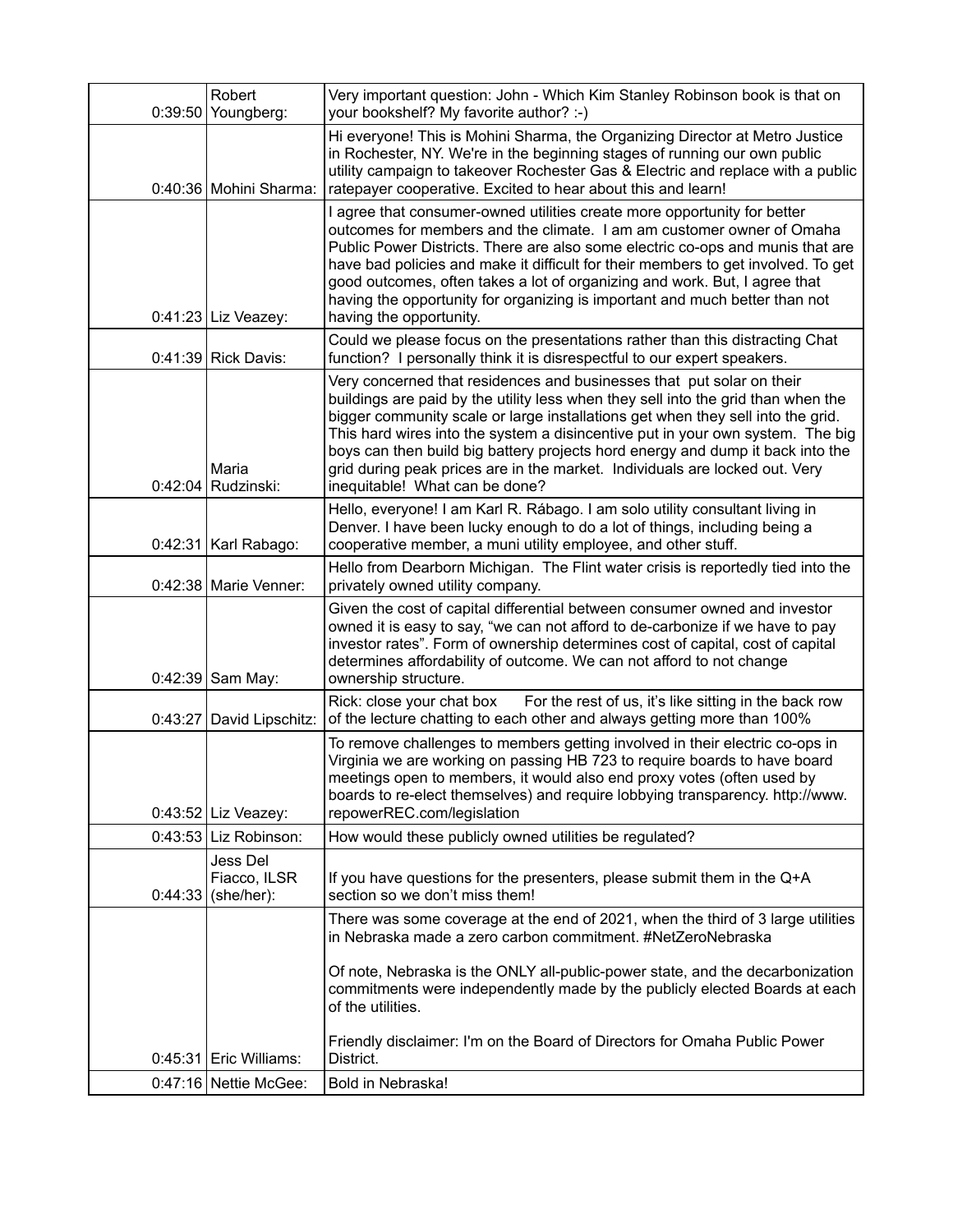|         | 0:48:27 Jerry Kurtyka:                 | Our local NYSE listed electric company was acquired by a hedge fund. So<br>now it's a poker chip for billionaires and run by a bunch of MBA yuppies in<br>NYC. So much for local. How could we buy it back?                                                                                                                                                      |
|---------|----------------------------------------|------------------------------------------------------------------------------------------------------------------------------------------------------------------------------------------------------------------------------------------------------------------------------------------------------------------------------------------------------------------|
|         | 0:48:46 Linda Deane:                   | I feel a lot more consumer education needs to be done around this ----too<br>many people have no idea or the wrong idea about this                                                                                                                                                                                                                               |
|         | 0:49:57 Nettie McGee:                  | @Linda, BINGO                                                                                                                                                                                                                                                                                                                                                    |
|         | 0:50:01 William Dorsett:               | There might be a possibility of a hybrid model for those of us where public<br>ownership can be decades away. In summer peaking utilities it may be<br>possible for cities to only sign base load contracts, leave the hardware to the<br>IOU and generate their own peaks.                                                                                      |
|         | Maple<br>$0:50:17$ Osterbrink:         | solutionaryrail.org MORE (sensible) RAIL use, & electrify, get diesel off<br>highways, put DC/renewable transmission onto rail corridors (some buried)                                                                                                                                                                                                           |
|         | 0:50:56 Jerry Kurtyka:                 | Thousands of windmills out here in west Texas and they all froze solid last<br>February. Sustainable is great but you need a battery, too. Gas, nuclear,<br>hydro                                                                                                                                                                                                |
|         | 0:51:11 Kristin Caffray:               | wait whats the book                                                                                                                                                                                                                                                                                                                                              |
|         | $0:51:45$ Kiera Quinn:                 | And batteries have gotten much better. And windmills installed in places that<br>get that cold on a regular basis are designed not to freeze up                                                                                                                                                                                                                  |
|         | Mitchell<br>0:51:46 Shapiro:           | What is the book that Rep. Berry just mentioned about generation?                                                                                                                                                                                                                                                                                                |
|         | Nicole<br>0:51:53 Grohoski:            | You can check out the book Rep. Berry just shared here: https://www.<br>competitive-energy.com/zero-carbon-maine                                                                                                                                                                                                                                                 |
|         | $0:52:16$ Jim Lazar:                   | Only a small percentage of the windmills in Texas "froze solid." The vast<br>majority of wind in Texas remained available for service (dependent on wind)<br>during the power crisis.                                                                                                                                                                            |
|         | 0:52:39 Pete Woiwode:                  | We at Reclaim Our Power have been working in California to wrest power<br>away from PG&E - the most murderous corporation in history- and replace it<br>with a truly accountable, decentralized, safe system lead by low-income,<br>environmental justice communities. We're actually having a day of action<br>today! http://tinyurl.com/NewsomLicenseToBurnKit |
|         | 0:53:09 Pete Woiwode:                  | (and yes, we know we've got the same name as the folks in Maine!) http:<br>//tinyurl.com/NewsomLicenseToBurnKit                                                                                                                                                                                                                                                  |
| 0:53:16 | Mauricio<br>Medina:                    | the issue in Texas could have been prevented but would have impacted profits<br>to the shareholders                                                                                                                                                                                                                                                              |
|         | 0:53:34 Sam May:                       | Dr Richard Silkman's 90 page report. Excellent documenthttps://www.<br>competitive-energy.com/zero-carbon-maine                                                                                                                                                                                                                                                  |
|         | 0:53:45 David Lipschitz:               | Read The Grid by Gretchen Bakke for a good understanding of how<br>monopolies and monopsonies were created and allowed in the US and also<br>how the US grid is falling apart, along with a lot of other old infrastructure.                                                                                                                                     |
| 0:54:14 | Jim Lazar:                             | Terrific. Thanks.                                                                                                                                                                                                                                                                                                                                                |
| 0:54:57 | Karl Rabago:                           | Terrific - having this kind of political smarts in the campaign is so wise! Thanks<br>for a great panel!                                                                                                                                                                                                                                                         |
| 0:55:11 | Jess Del<br>Fiacco, ILSR<br>(she/her): | https://www.newenergyeconomy.org/                                                                                                                                                                                                                                                                                                                                |
| 0:55:21 | Jess Del<br>Fiacco, ILSR<br>(she/her): | https://www.biologicaldiversity.org/programs/energy-justice/                                                                                                                                                                                                                                                                                                     |
|         | Maple<br>0:58:18 Osterbrink:           | Yes Jim L that TX lie about renewables failing was first pushed out and stuck<br>in minds! Greed hence no maintenance to blame for any less performance<br>from any turbines early that day.                                                                                                                                                                     |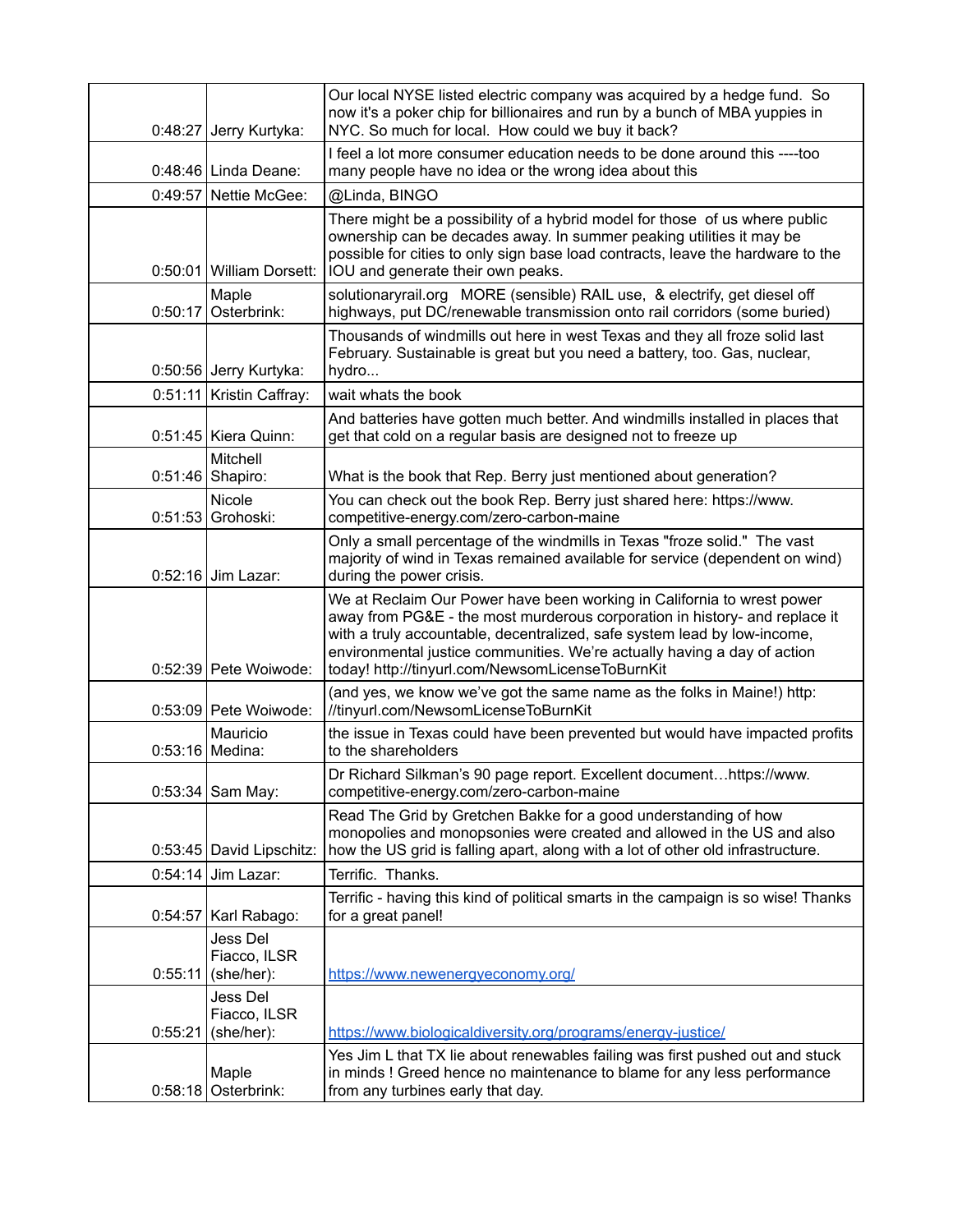|         | 0:58:36 David Lipschitz:                       | This is a great summary: thanks John. I was writing this  That worked from<br>1920 until 1973, when prices dropped 80%, but since 1973, BIG BUSINESS<br>has got BIG and prices are doubling every decade.                                                                                                                                                                                           |
|---------|------------------------------------------------|-----------------------------------------------------------------------------------------------------------------------------------------------------------------------------------------------------------------------------------------------------------------------------------------------------------------------------------------------------------------------------------------------------|
|         | $0:58:39$ paul Gibson:                         | Rep Berry was instrumental to New Mexico's successfully rejecting an<br>Avanagrid/iberdrola effort to acquire and colonize NM utilities. This is<br>tremendous. Glad it is being recorded, as in NM we are now working to<br>develop Public Power and legislators will need to understand what is possible.<br>This recording will help advance the process. So thank you, thank you, thank<br>you. |
|         | 0:59:10 Fuji Kreider:                          | in addition to the recording, will you be copying the chat so we can have<br>access to the links posted above? Or, should we be copying them as we<br>go?                                                                                                                                                                                                                                           |
|         | 0:59:52 David Kline:                           | To capture the links, save the chat using the three dots button at the bottom<br>right of the chat window                                                                                                                                                                                                                                                                                           |
|         | 1:00:02 David Lipschitz:                       | Can the organisers turn on the function which allows people to save the chat?                                                                                                                                                                                                                                                                                                                       |
|         | 1:01:14 Jim Lazar:                             | Unfortunately, if the "Save Chat" function is not enabled in the Zoom settings<br>before the call begins, it cannot be enabled once the meeting has begun. We<br>spent an hour trying to figure that out in another meeting last week. A lesson<br>to all of us with Zoom accounts.                                                                                                                 |
|         | 1:01:43 Linda Deane:                           | I don't see the 3 dots on my screen                                                                                                                                                                                                                                                                                                                                                                 |
|         | Jess Del<br>Fiacco, ILSR<br>1:02:26 (she/her): | Hi all - we can save the chat and share with registrants afterward.                                                                                                                                                                                                                                                                                                                                 |
|         | 1:02:32 Leslie Glustrom:                       | Cheers from Boulder, Colorado. Everyone keep going!! We got "ambushed"<br>during the Covid pandemic year, but we continue our efforts and will be<br>keeping all of our options open going forward as we all continue to dream of<br>owning our own energy futures!!                                                                                                                                |
|         | 1:03:08 David Lipschitz:                       | Thanks Jess                                                                                                                                                                                                                                                                                                                                                                                         |
|         | 1:03:24 Linda Deane:                           | Thank you Jess                                                                                                                                                                                                                                                                                                                                                                                      |
|         | 1:03:47   M McGregor:                          | Insull and his cronies were the people who argued for state regulatory<br>commissions in the first place, as a way of preventing local (municipal)<br>control/decision-making. They believed state commissions would be easier to<br>control/dominate too. So the revolving door between private power and state<br>regulatory commissions was always there.                                        |
|         | 1:03:47 David Lipschitz:                       | Jean and John have just spoken so well. Thank you for this succinct summary.                                                                                                                                                                                                                                                                                                                        |
|         | Jess Del<br>Fiacco, ILSR<br>1:04:03 (she/her): | Of course - and feel free to reach out to us at ILSR via email with any<br>additional questions: info@ilsr.org                                                                                                                                                                                                                                                                                      |
|         | 1:04:38 Emily Tracy:                           | Two IOU's in Colorado - some of us are working on the smaller one in the<br>south central part of the state whose residential rates are at least 34 percent<br>higher than the statewide average, and 47% higher than rates of the other<br>IOU. Very difficult legal environment to make change!                                                                                                   |
|         | 1:04:54 Ben Riggleman:                         | Hear, hear, Ms. Su!                                                                                                                                                                                                                                                                                                                                                                                 |
|         | 1:04:58 David Lipschitz:                       | I think it's a waste of time to attack government who have more money than all<br>of us put together, using our money. What we need is to use our energy to<br>create new decentralised suburban based systems. IMHO.                                                                                                                                                                               |
| 1:05:28 | Jess Del<br>Fiacco, ILSR<br>(she/her):         | https://ilsr.org/anti-monopoly/                                                                                                                                                                                                                                                                                                                                                                     |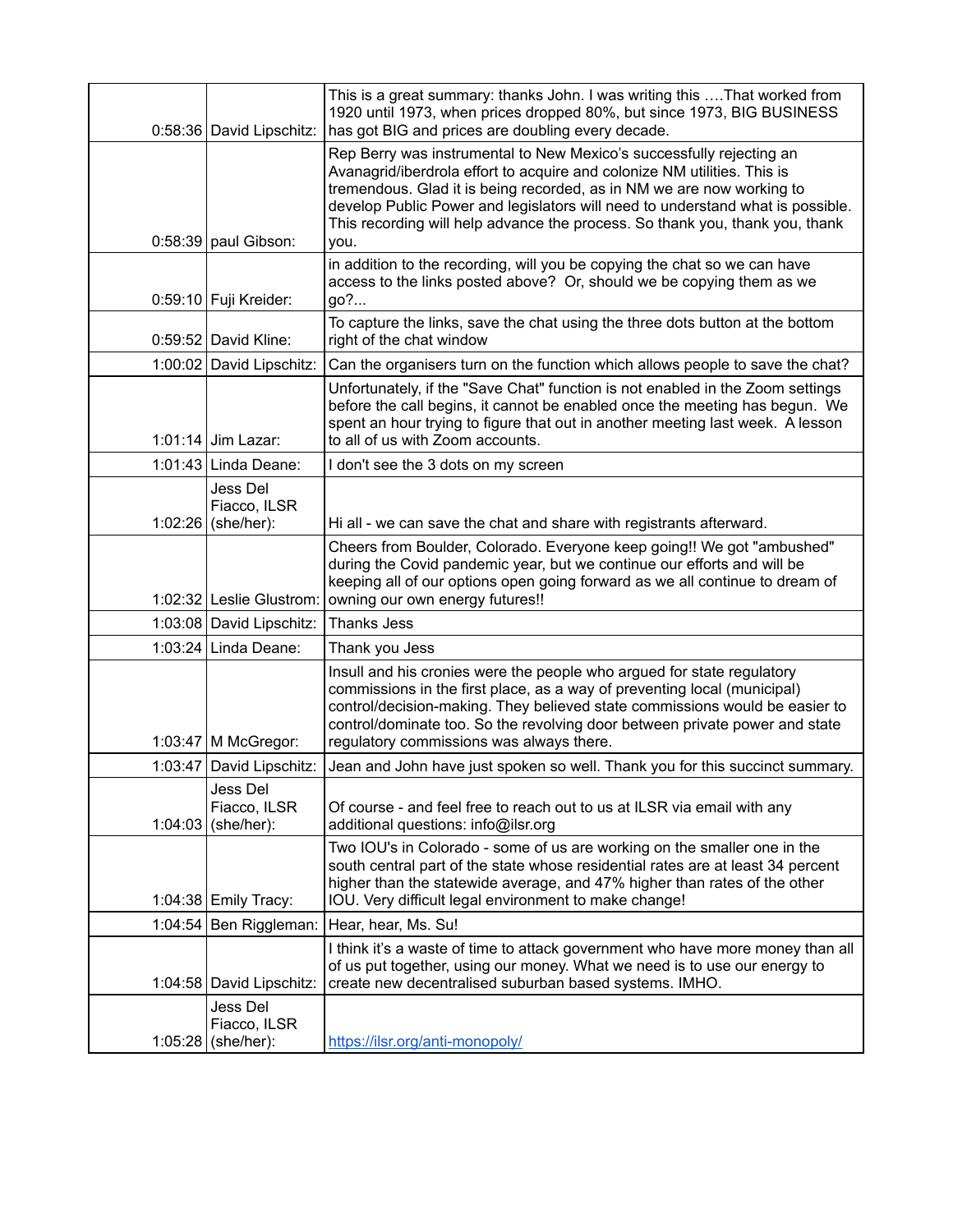|         | 1:05:33 Sam May:                               | Investor owned electric monopolies comprise 70% plus of US market.<br>Supreme Court rulings over last 100 years, Hope and Bluefield esp., ensure<br>investors "earn" relatively high rates of return. Rick Bennet alluded to this.<br>Investor owned utilities generate a return above 10%. This is too high for the<br>risk. Investors love this. Consumer owned utilities issue revenue bonds at<br>~3% You can drive a truck thru the cost difference. |
|---------|------------------------------------------------|-----------------------------------------------------------------------------------------------------------------------------------------------------------------------------------------------------------------------------------------------------------------------------------------------------------------------------------------------------------------------------------------------------------------------------------------------------------|
|         | 1:06:05 bill nussey:                           | Great book on FDR and the history of the regulated monopoly: High Tension:<br>FDR's Battle to Power America https://www.amazon.com/High-Tension-Battle-<br>Power-America/dp/1635767326                                                                                                                                                                                                                                                                    |
|         | David<br>1:06:44 Takahashi:                    | WOOHOO kicking IOU butt!                                                                                                                                                                                                                                                                                                                                                                                                                                  |
|         | $1:06:48$ Marie Venner:                        | There's a REC in CO trying to do this right now                                                                                                                                                                                                                                                                                                                                                                                                           |
|         | John<br>1:07:00 Christensen:                   | Yay for Anti Trust suits                                                                                                                                                                                                                                                                                                                                                                                                                                  |
|         | 1:07:50 adam harper:                           | Hello from New Mexico.                                                                                                                                                                                                                                                                                                                                                                                                                                    |
|         | $1:07:59$ Janice Poss:                         | Sen. Klobuchar's detailed book, "Antitrust" is amazing about attacking<br>monopolies and monopsonies and what the Federal Govt. needs to do inside<br>and outside the Congress--reinvigorating the Antirust Laws-Sherman and<br>Clayton Acts for starters!                                                                                                                                                                                                |
|         | 1:08:08 adam harper:                           | I sleep better knowing that this merger was blocked                                                                                                                                                                                                                                                                                                                                                                                                       |
|         | $1:08:10$ Marie Venner:                        | Berkshire Hathaway Energy needs to be a target of this anti-trust strategy<br>gutting solar and QF access in UT, ID, WY, NV and more. What's the first<br>step?                                                                                                                                                                                                                                                                                           |
|         | 1:08:22 Janice Poss:                           | Yes!                                                                                                                                                                                                                                                                                                                                                                                                                                                      |
|         | Robert<br>1:08:52 Youngberg:                   | Yes, frustrating not being able to save the Chat. Best that can you can do is<br>'Pop Out' the Chat and do screen captures to at least save the Chat as an<br>image. Cheers!                                                                                                                                                                                                                                                                              |
|         | 1:09:20   Karen Bearden:                       | Duke Energy needs to be a target, slow rolling solar in NC.                                                                                                                                                                                                                                                                                                                                                                                               |
| 1:09:32 | David<br>Takahashi:                            | I think the monopolies greatest fear is that we will continue to act together                                                                                                                                                                                                                                                                                                                                                                             |
|         | Jess Del<br>Fiacco, ILSR<br>1:09:33 (she/her): | Don't worry - all registrants will receive a link to the recording and the chat!                                                                                                                                                                                                                                                                                                                                                                          |
|         | 1:09:35 David Lipschitz:                       | Hi Robert. The organisers will save the chat and send it to the participants.                                                                                                                                                                                                                                                                                                                                                                             |
|         | Crescente de<br>1:11:03 los Reyes:             | Anyone familiar with Philippines' Energy Regularity Agency and MERALCO<br>(Manila Electric Company)? It seems there is also monopoly with the gov't<br>siding with the corporation.                                                                                                                                                                                                                                                                       |
|         | 1:11:55 David Lipschitz:                       | I see that Mariel has been fighting for Level Playing Fields for decades like<br>some of the rest of us.                                                                                                                                                                                                                                                                                                                                                  |
|         | $1:11:59$ Pia Gallegos:                        | Mariel was a big leader against Avangrid in NM - a hero for a new energy<br>economy.                                                                                                                                                                                                                                                                                                                                                                      |
|         | 1:11:59   Karl Rabago:                         | These are two great champions!                                                                                                                                                                                                                                                                                                                                                                                                                            |
| 1:12:26 | Eleanor Bravo:                                 | https://www.newenergyeconomy.org/                                                                                                                                                                                                                                                                                                                                                                                                                         |
|         | 1:12:27 Mohini Sharma:                         | can that information/research about Avangrid and Iberdrola be linked or shared<br>in any way? It would be really helpful to have that in Rochester since RG&E's<br>parent company is Avangrid                                                                                                                                                                                                                                                             |
|         | 1:12:54 adam harper:                           | The Avengrid merger is the first time I have ever seen the NM Public<br>Regulation Commission have a unanimous vote against something.                                                                                                                                                                                                                                                                                                                    |
|         | 1:13:29 Sam May:                               | avangrid is 83% owned by Iberdrola. Avangrid comprises two divisions -<br>renewables and networks. They want their network operators to buy<br>renewables from themselves. Self dealing. This is what Mariel is talking about.<br>If you look carefully.                                                                                                                                                                                                  |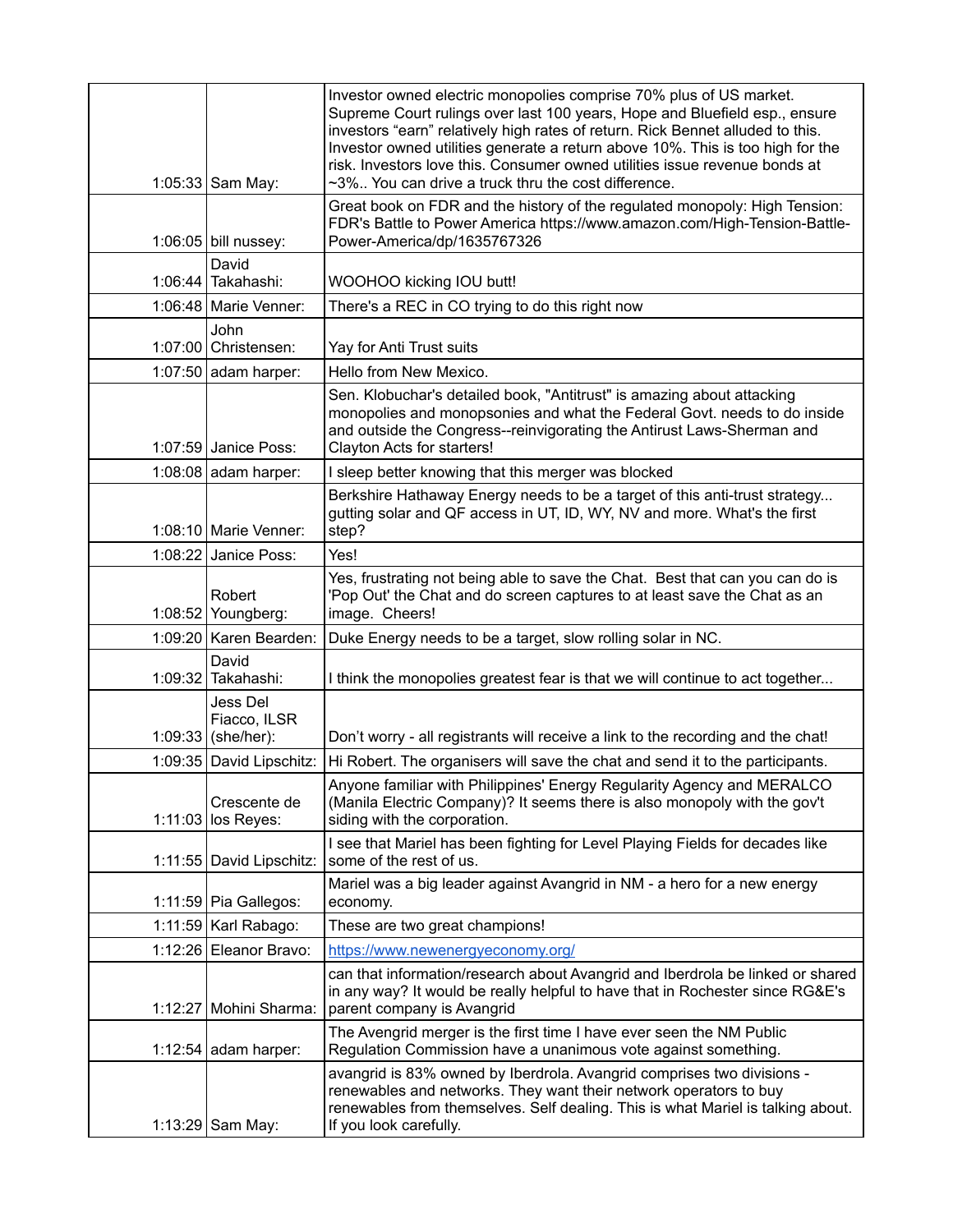|                | $1:13:44$ Jeff Silesky:                | Thanks to all those in Maine who helped support those of us in NM to stop the<br>PNM/Avangrid merger!                                                                                                                                                                                                                                                                                                                                                      |
|----------------|----------------------------------------|------------------------------------------------------------------------------------------------------------------------------------------------------------------------------------------------------------------------------------------------------------------------------------------------------------------------------------------------------------------------------------------------------------------------------------------------------------|
| 1:13:57        | John<br>Christensen:                   | <b>Disgusting Corporate EVIL</b>                                                                                                                                                                                                                                                                                                                                                                                                                           |
|                | Marianne<br>1:14:05 Dickinson:         | What also helped is that the Public Utility Commission responded to the<br>activists campaign and voted against Avangrid et al.                                                                                                                                                                                                                                                                                                                            |
| 1:14:53 Taruc: | Mari Rose                              | lifting up Jean's view of energy violence especially on environmental justice &<br>BIPOC communities, and why we need a new energy system that's governed<br>& centered on needs of frontline communities. that's what the Reclaim Our<br>Power campaign is pushing for in CA to takeover murderous PG&E                                                                                                                                                   |
|                | Larry<br>1:15:10 Miloshevich:          | Speaking of competition and choice, Colorado PUC just opened an<br>investigatory proceeding on Community Choice Energy to answer 35 questions<br>on how CCE/CCA would work best here. If you're knowledgeable, please<br>participate! Proceeding No. 22I-0027E. Guiding document is here: https:<br>//www.dora.state.co.us/pls/efi/efi_p2_v2_demo.show_document?<br>p dms document id=963992. Contact me with questions at larry.<br>miloshevich@gmail.com |
|                | 1:15:11 Marie Venner:                  |                                                                                                                                                                                                                                                                                                                                                                                                                                                            |
|                | 1:15:31 Liz Veazey:                    | Thanks ILSR for hosting, I've got to run. Great to see amazing panelists and<br>energy democracy leaders in the chat!                                                                                                                                                                                                                                                                                                                                      |
|                | Mauricio<br>1:16:29 Medina:            | Beware the Public Regulation Commission's that are not serving their clients.                                                                                                                                                                                                                                                                                                                                                                              |
|                | 1:16:33 William Dorsett:               | Hedge Funds controlling IOUs with conflicting ownership in fossil fuel: Elliot<br>Mngt & Peabody coal                                                                                                                                                                                                                                                                                                                                                      |
|                | 1:16:33   Marie Venner:                | This is really great. I have to go to a meeting of my litigation team discussing<br>water service in Detroit. Solidarity!                                                                                                                                                                                                                                                                                                                                  |
|                | 1:16:38 Caroline Hurley:               | Brilliant work being done furthering the interests of exploited citizens.<br>Governments need to follow suit and start legislating for constituents instead of<br>subsidising, and heeding lobbyists of ltd co's.                                                                                                                                                                                                                                          |
|                | 1:16:46 William Dorsett:               | https://www.citizen.org/article/public-citizen-pushes-ferc-to-classify-elliott-<br>management-as-affiliate-of-evergy-inc/                                                                                                                                                                                                                                                                                                                                  |
|                | 1:16:55 Marie Venner:                  | gross.                                                                                                                                                                                                                                                                                                                                                                                                                                                     |
|                | $1:17:17$ adam harper:                 | I know that if the merger went through the PNM CFO was going to be made<br>CEO.                                                                                                                                                                                                                                                                                                                                                                            |
| 1:18:28        | Jess Del<br>Fiacco, ILSR<br>(she/her): | https://ilsr.org/local-energy-rules-podcast-homepage/                                                                                                                                                                                                                                                                                                                                                                                                      |
| 1:18:34        | Jess Del<br>Fiacco, ILSR<br>(she/her): | https://ilsr.org/building-local-power/                                                                                                                                                                                                                                                                                                                                                                                                                     |
|                | 1:18:48   Marie Venner:                | Thanks for this great summary and all of your work and the work of others on<br>this zoom.                                                                                                                                                                                                                                                                                                                                                                 |
| 1:18:51        | Francesc<br>Bonvehí:                   | We in Spain know about the doings and ways of Iberdrola in Madrid and<br>Brussels.                                                                                                                                                                                                                                                                                                                                                                         |
|                | 1:18:56   Marie Venner:                | Why can't customers of utility companies also be shareholders automatically?<br>What policy would it take to make that happen?                                                                                                                                                                                                                                                                                                                             |
|                | Mauricio<br>1:19:49 Medina:            | Marie V, I think we can. It takes education and hard work                                                                                                                                                                                                                                                                                                                                                                                                  |
|                | 1:20:27 Marie Venner:                  | All new homes should be built with the guts to produce solar energy!                                                                                                                                                                                                                                                                                                                                                                                       |
|                | 1:20:49 Janice Poss:                   | We need to learn from each other - state to state! Yes, break it up like Ma Bell<br>in the 60s(?) happened!                                                                                                                                                                                                                                                                                                                                                |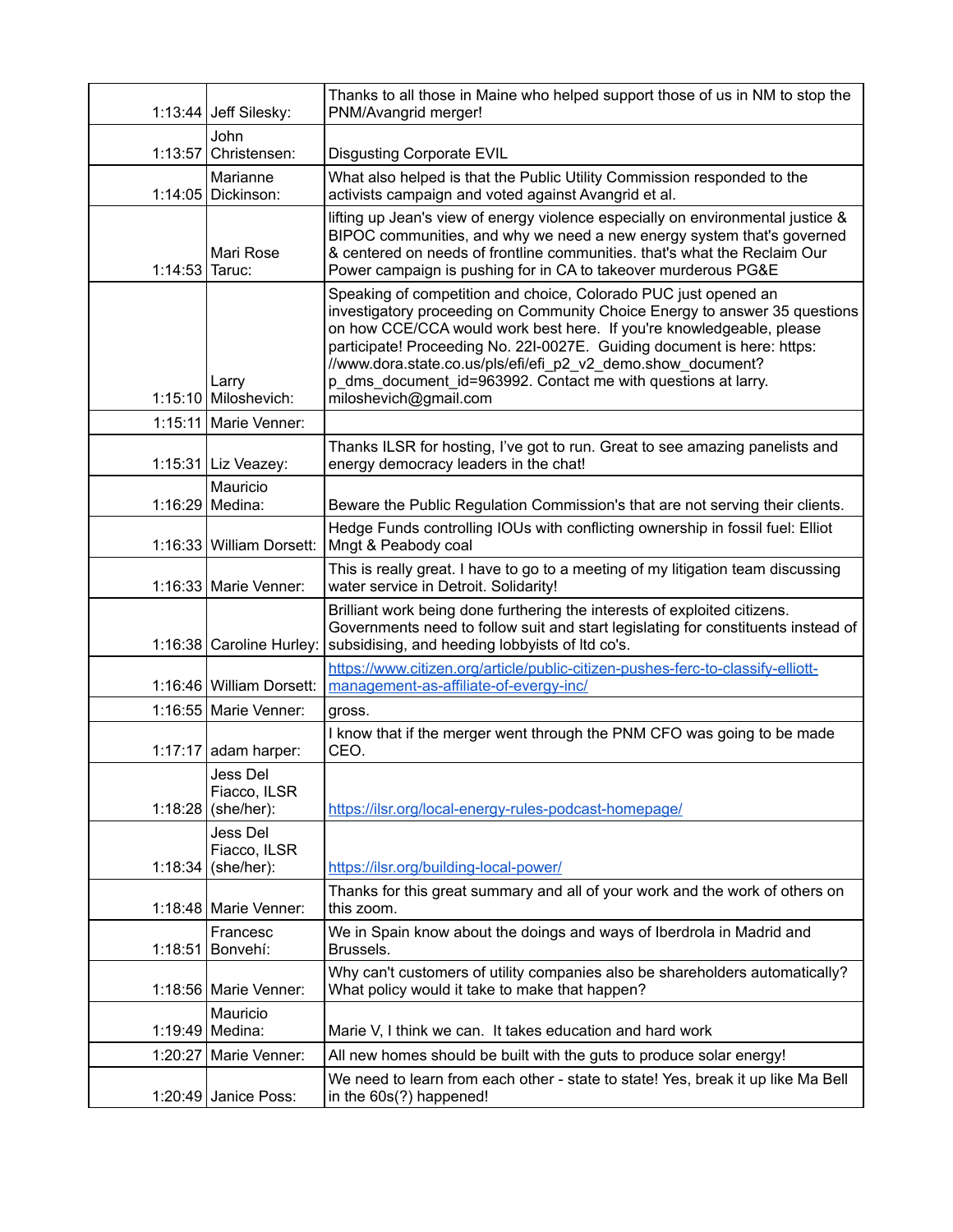|                 | 1:20:57   Kiera Quinn:                         | We should also build homes to use PASSIVE solar, so they need less<br>electricity                                                                                                                                                                                                               |
|-----------------|------------------------------------------------|-------------------------------------------------------------------------------------------------------------------------------------------------------------------------------------------------------------------------------------------------------------------------------------------------|
|                 | 1:21:19 Jerry Kurtyka:                         | The concentration of ownership in energy, banking and media (especially) has<br>not been on the radar of either Dems or GOP both of whom benefit greatly<br>from it.                                                                                                                            |
|                 | 1:21:22 Ben Riggleman:                         | This Mainer had no idea Rep. Berry was involved in the NM fight. I'm so proud!                                                                                                                                                                                                                  |
|                 | 1:21:37 Sam May:                               | Utilities are only paid for investing capital in a network. this was good 50 years<br>ago. Not now. there is not financial reason for an IOU to save money. Investors<br>only make money by spending money. Not a model that will lead us out of this<br>mess!! COUs do not have this conflict. |
|                 | 1:22:43   Marie Venner:                        | Does the model of co-ownership already exists through electric cooperatives?                                                                                                                                                                                                                    |
|                 | Mauricio<br>1:22:46 Medina:                    | you are right Jerry K, both parties are beholden to the corp. not eh citizen.                                                                                                                                                                                                                   |
|                 | 1:22:47 Emily Tracy:                           | Excellent discussion, ILSR!                                                                                                                                                                                                                                                                     |
| $1:23:11$ ILSR: | Stacy Mitchell,                                | Here here!                                                                                                                                                                                                                                                                                      |
|                 | 1:23:56 Kin Gee:                               | Could you share contact info for panelists?                                                                                                                                                                                                                                                     |
|                 | David<br>1:24:15 Takahashi:                    | ILSR would be a logical energy transformation information commons?                                                                                                                                                                                                                              |
|                 | 1:24:20 Janice Poss:                           | Yes, would love to know more about all the panelists!                                                                                                                                                                                                                                           |
|                 | Duncan<br>1:24:39 Gilchrist:                   | Thanks to all of the inspiring panelists and all the various groups that are<br>working to advance energy democracy across the country.                                                                                                                                                         |
|                 | David<br>1:25:13 Takahashi:                    | a movement of movements could work?                                                                                                                                                                                                                                                             |
|                 | 1:25:51 Eleanor Bravo:                         | Gratitude to Rep. Berry for all you did for NM                                                                                                                                                                                                                                                  |
|                 | 1:26:16 Jerry Kurtyka:                         | Water is the next Energy. All you have said here applies to water ownership<br>and access, especially in the southwest where I live.                                                                                                                                                            |
|                 | 1:26:26 John Bailey:                           | All things ILSR energy democracy is here: https://ilsr.org/energy/                                                                                                                                                                                                                              |
|                 | Jess Del<br>Fiacco, ILSR<br>1:26:28 (she/her): | FYI - we'll share links and resources in our follow up email, along with the<br>recording and chat. And you can always reach out to us here at info@ilsr.org                                                                                                                                    |
|                 | Mauricio<br>1:26:42 Medina:                    | Water is Life-True                                                                                                                                                                                                                                                                              |
|                 | 1:26:49 Fuji Kreider:                          | Thanks so much for this today! looking forward to getting all the resources to<br>share as well.                                                                                                                                                                                                |
|                 | Marianne<br>1:26:49 Dickinson:                 | Marie-not sure about what the problem is with electric coops but there is<br>certainly democratic ownership and governance in coop businesses and coop<br>housing that share our values. (Yes bad actors from old school.)                                                                      |
|                 | $1:26:50$ Janice Poss:                         | Thanks, love hearing about all this!                                                                                                                                                                                                                                                            |
| 1:26:55         | Romona Taylor<br>Williams:                     | I'm all in for movement infrastructure development in this space.                                                                                                                                                                                                                               |
|                 | Velma<br>1:27:08 Campbell:                     | Thanks everyone for this excellent webinar!                                                                                                                                                                                                                                                     |
|                 | 1:27:10 john comrie:                           | Thank you ILSR for a great event!                                                                                                                                                                                                                                                               |
|                 | 1:27:21   Mariel Nanasi:                       | info@newenergyeconomy.org and visit NewEnergyEconomy.org                                                                                                                                                                                                                                        |
|                 | 1:27:25   Marie Venner:                        | Water energy is the next frontier!                                                                                                                                                                                                                                                              |
|                 | Melissa<br>1:27:25 Sonntag:                    | Thanks panelists!                                                                                                                                                                                                                                                                               |
|                 | 1:27:28 Kin Gee:                               | Great discussions. Learned a lot. Could you share contact info for panelists?                                                                                                                                                                                                                   |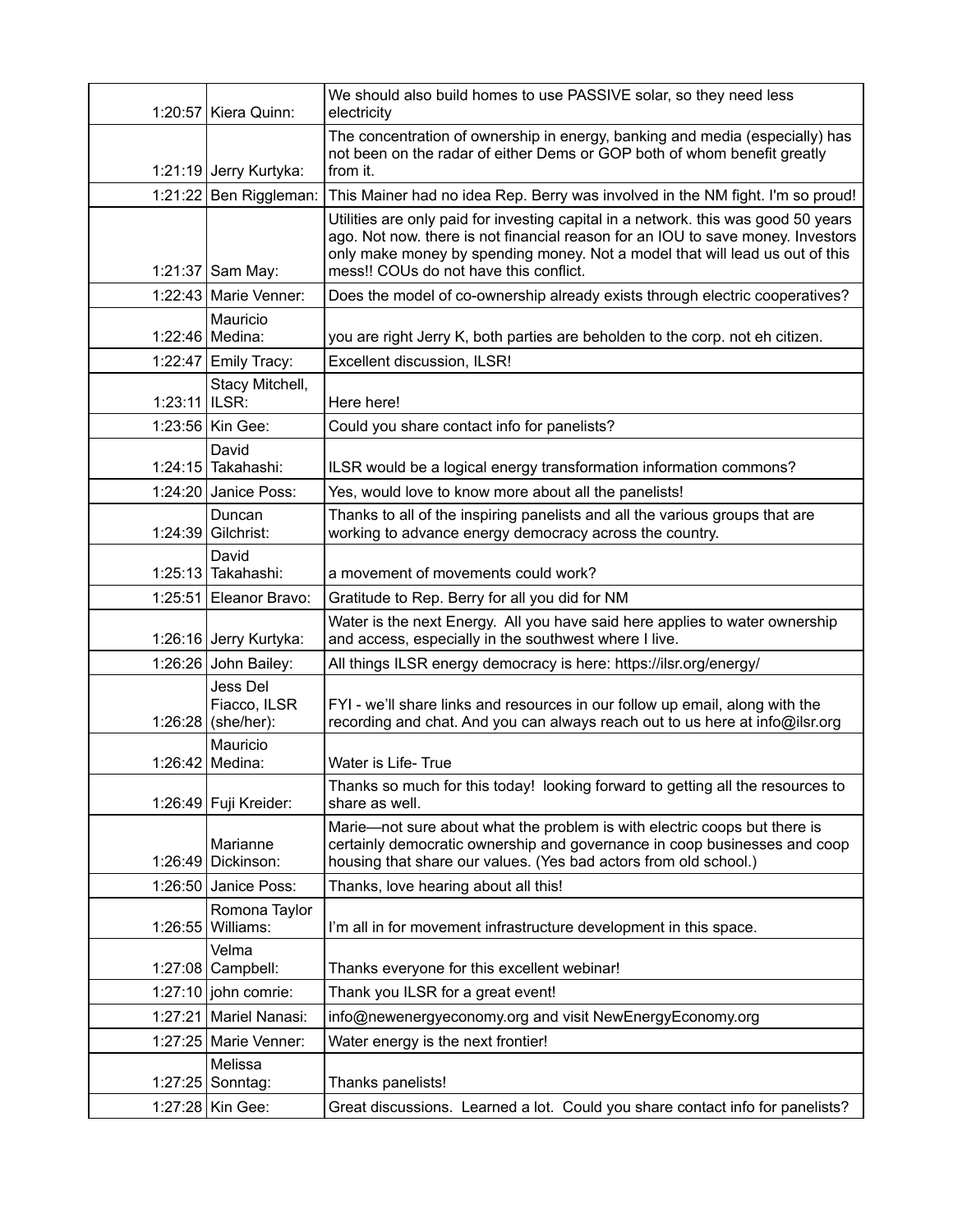|               | 1:27:39 Jerry Kurtyka:         | Whiskey is for drinking; water is for fighting over - loosely attributed to Mark<br>Twain.                                                                           |
|---------------|--------------------------------|----------------------------------------------------------------------------------------------------------------------------------------------------------------------|
| 1:27:53       | Lucia<br>Santacruz:            | Does anyone know if there are similar movements taking place in NYC?                                                                                                 |
| 1:27:57       | David<br>Takahashi:            | <b>ILSR</b><br>Ш                                                                                                                                                     |
|               | Marianne<br>1:28:03 Dickinson: | Water is the next fight in NM.                                                                                                                                       |
|               | Mauricio<br>1:28:24 Medina:    | Lucia- make it happen!                                                                                                                                               |
|               | 1:28:31 Jerry Kurtyka:         | Marianne. Water is the current fight :)                                                                                                                              |
| 1:29:17       | Marianne<br>Dickinson:         | Jerry - yes, but our governor/legislature isn't on board yet.                                                                                                        |
|               | Francesc<br>1:29:36   Bonvehí: | Thank you! Very inspiring. Francesc Bonvehí                                                                                                                          |
|               | 1:29:38 Marie Venner:          | #ERROR!                                                                                                                                                              |
|               | Marianne<br>1:29:41 Dickinson: | And energy production threatens our meager water supplies.                                                                                                           |
|               | Mauricio<br>1:29:57 Medina:    | Wonderful people on this forum. Much love! I'm working at getting solar to<br>schools in Central NY                                                                  |
|               | 1:30:00 Charlie Wirene:        | Respect - thank you all                                                                                                                                              |
|               | 1:30:06 Karen Bearden:         | Thanks to all of the passionate panelists!!                                                                                                                          |
| 1:30:09 ILSR: | Stacy Mitchell,                | https://ilsr.org/newsletter-signup/                                                                                                                                  |
| 1:30:17 ILSR: | Stacy Mitchell,                | https://ilsr.org/donate/                                                                                                                                             |
|               | Kathy<br>1:30:21 Nicholson:    | Great webinar! Thank you!                                                                                                                                            |
|               | 1:30:21 William Dorsett:       | Please do this again!                                                                                                                                                |
|               | 1:30:25 Eleanor Bravo:         | https://www.newenergyeconomy.org/                                                                                                                                    |
|               | $1:30:29$ Lars Negstad:        | Very inspiring - thanks for a great session and al the work you do!                                                                                                  |
|               | Duncan<br>1:30:30 Gilchrist:   | ILSR kicks ass!                                                                                                                                                      |
|               | 1:30:39 Ann OBrien:            | Inspirational!!!! Thanks!!!                                                                                                                                          |
|               | $1:30:43$ Karen Nelson:        | So very inspiring. Thanks so very much for one of the best webinars I've<br>attended in a long time.                                                                 |
|               | Joyce<br>1:30:57 Bogosian:     | Fabulous panelists!                                                                                                                                                  |
|               | John<br>$1:30:58$ Christensen: | You should have a sesgment on NPR                                                                                                                                    |
|               | Gary<br>$1:31:09$ Friedmann:   | Ourpowermaine.org                                                                                                                                                    |
| 1:31:22       | Kristen Sandel:                | Thank you all--great panel!                                                                                                                                          |
|               | $1:35:10$ Leah Henry:          | Welcome to the Our Power after party! Thanks for tuning in. We would love to<br>answer our questions. Please drop your questions in the Q&A function if<br>possible! |
|               | 1:36:51 Marie Venner:          | What's everyone thoughts around CO-OP's ?                                                                                                                            |
|               | John<br>$1:36:53$ Christensen: | Do we need a national Net Metering Law?                                                                                                                              |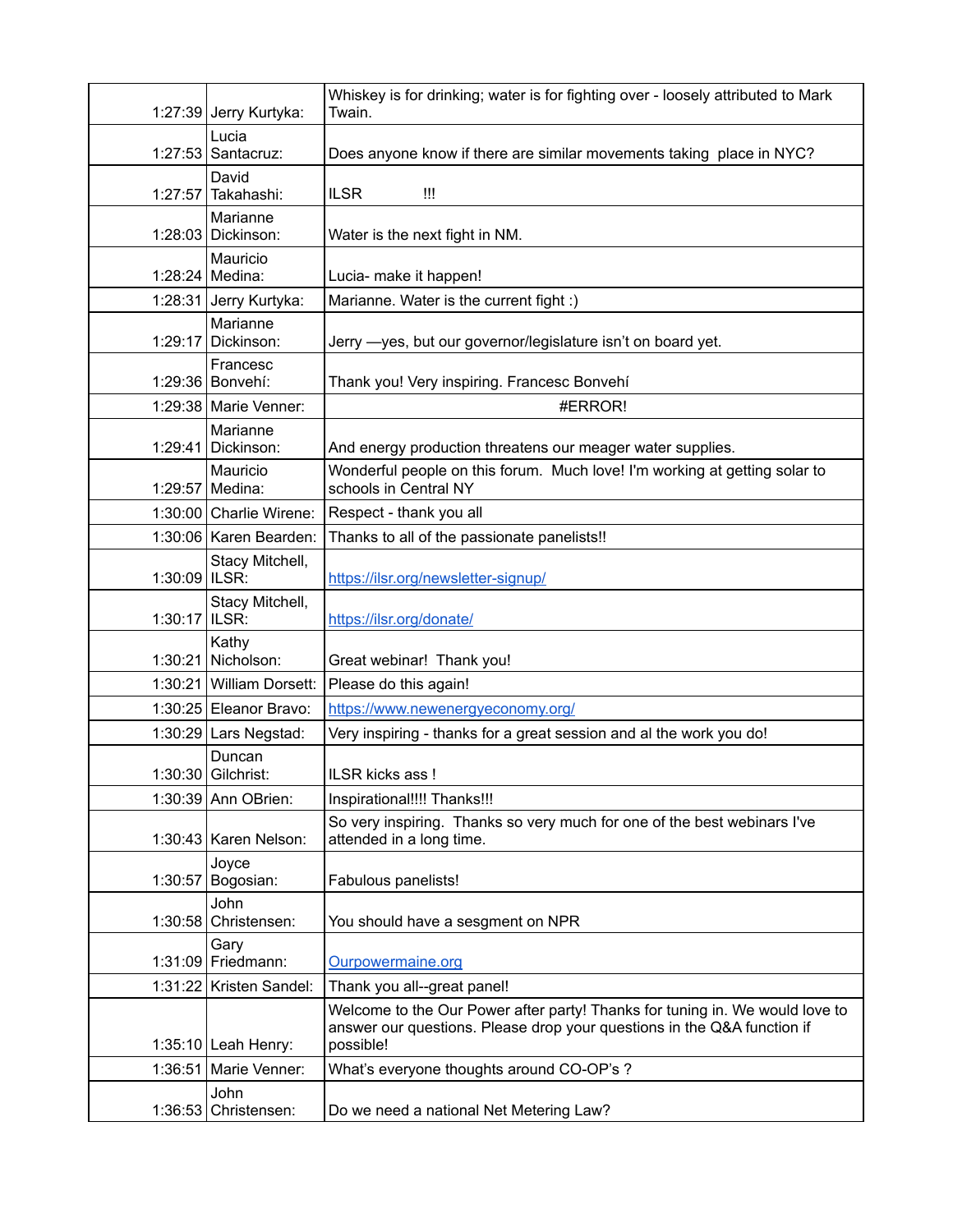|         | 1:37:17   Linda Deane:             | Sen Bennett and Rep Berry need to do more community forums together to<br>educate Mainers. So many people do not understand                                                                                                                                           |
|---------|------------------------------------|-----------------------------------------------------------------------------------------------------------------------------------------------------------------------------------------------------------------------------------------------------------------------|
|         | 1:38:18   Kin Gee:                 | How do you compel the sale of grid assets to the new COU? What if existing<br>IOU say we're not interested?                                                                                                                                                           |
|         | John                               |                                                                                                                                                                                                                                                                       |
|         | 1:38:19 Christensen:               | Yes indeed, they are champions of electric democracy                                                                                                                                                                                                                  |
|         | 1:38:28 Wil Thieme:                | Back during one of the Power Authority of Maine attempts in decades past, the<br>League of Women voters had debates between Bangor Hydro execs and<br>public power proponents.                                                                                        |
|         | 1:41:19 Scott Vlaun:               | @Marie. We are working on developing community solar cooperatives in<br>Maine modeled after the work of Co-op Power in MA and NY. Right now much<br>of the "Commumnity" solar in Maine is actually owned by out of state<br>companies who take the profits with them. |
|         | Mauricio<br>1:43:17 Medina:        | Marie V. I love the Coop model and can positively transform our economy<br>greatly                                                                                                                                                                                    |
|         | 1:44:00 Kin Gee:                   | Unless the new COU wants rebuild the infrastructure, how do you compel the<br>sale of existing distribution system assets by IOU?                                                                                                                                     |
|         | John                               |                                                                                                                                                                                                                                                                       |
|         | $1:44:29$ Christensen:             | In WV we have one guy on the PSC who was president of the Coal Assoc                                                                                                                                                                                                  |
|         | $1:44:44$ Don Moreland:            | Thank you everyone. Great program.                                                                                                                                                                                                                                    |
|         | John<br>$1:44:48$ Christensen:     | Governor appointees                                                                                                                                                                                                                                                   |
|         | 1:44:51 Ben Riggleman:             | Thank you so much for addressing these critical concerns, Rep. Berry.                                                                                                                                                                                                 |
|         | 1:45:11 Marie Venner:              | The big push with BBB will be around Union backed jobs!                                                                                                                                                                                                               |
|         | 1:47:05 David Lipschitz:           | I love that "A monopoly franchise can be revoked"                                                                                                                                                                                                                     |
| 1:47:59 | Timothy<br>Schoechle:              | See review of "Power Struggle: The 100-year War Over Electricity" in the latest<br>(winter) issue of Solar Today.                                                                                                                                                     |
|         |                                    | Shout our to Our Power's partner campaign, Maine Public Power!                                                                                                                                                                                                        |
|         | 1:48:31 Ben Riggleman:             | https://www.smdsa.org/maine-public-power/                                                                                                                                                                                                                             |
|         | <b>SANDY</b>                       | Thank you Senator Rick Bennett. Support you and thanks to the rest of the                                                                                                                                                                                             |
| 1:48:41 | PARENT:                            | panel                                                                                                                                                                                                                                                                 |
|         | 1:48:59 Leah Henry:                | Here is a link to our site and if you are able to support! https://ourpowermaine.<br>org/donate/                                                                                                                                                                      |
|         | 1:49:07 Charlie Wirene:            | Thanks for you work, Senator. This is really important work and it's great to<br>hear your perspective and wisdom!                                                                                                                                                    |
|         | 1:49:15 Ben Riggleman:             | Thank you, Senator!                                                                                                                                                                                                                                                   |
|         | Romona Taylor<br>1:49:30 Williams: | This was awesome.                                                                                                                                                                                                                                                     |
|         | 1:50:37 William Dorsett:           | Can you make sure that the links brought up in the Chat are available as well<br>as this great podcast?                                                                                                                                                               |
|         | 1:52:41 John Bailey:               | Rock on Our Power! We're so happy to be in partnership with you on your<br>exciting campaign. Gotta run.                                                                                                                                                              |
|         | 1:53:10 Emily Tracy:               | Black Hills Energy - in the lowest 11! That's who we're up against in south<br>central Colorado!!                                                                                                                                                                     |
|         | 1:53:28 Kin Gee:                   | Great pt about JD Power rankings. Is this (complied national ranking) on your<br>website?                                                                                                                                                                             |
|         | 1:54:12 Leah Henry:                | https://ourpowermaine.org/donate/                                                                                                                                                                                                                                     |
|         | Howard<br>1:54:53 Sherman:         | Thanks for an inspiring event!                                                                                                                                                                                                                                        |
|         |                                    |                                                                                                                                                                                                                                                                       |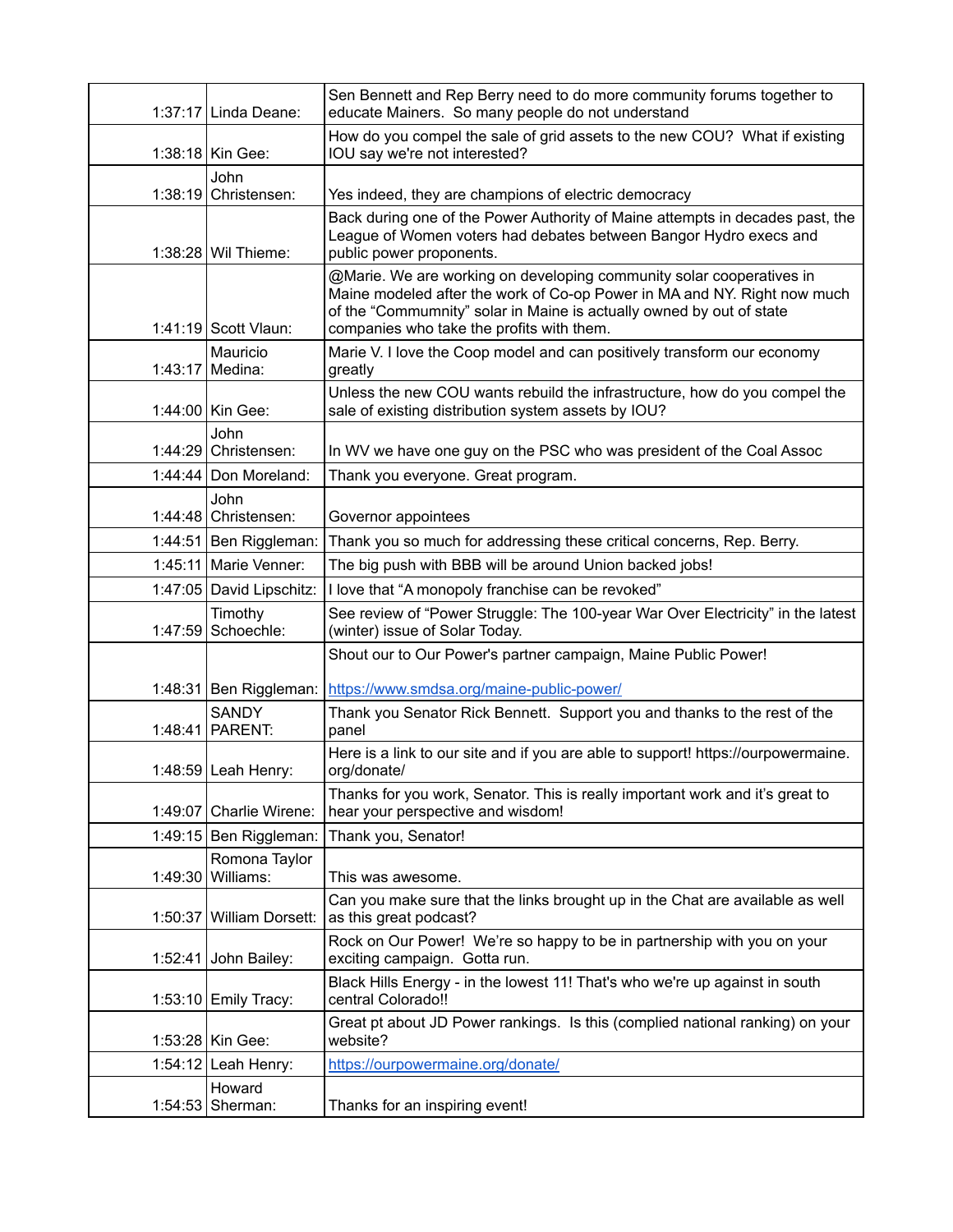| 1:54:58 Pete Woiwode:              | We had an enormous opportunity to take over PG&E- but we've been suffering<br>the consequences of Newsom's inaction. You can take action today and join<br>our work here! http://tinyurl.com/LicenseToBurnKit                                                                                                                              |
|------------------------------------|--------------------------------------------------------------------------------------------------------------------------------------------------------------------------------------------------------------------------------------------------------------------------------------------------------------------------------------------|
| 1:55:20 Pete Woiwode:              | Eager to build with you Rep. Barry on how to find political leadership on this<br>issue! http://tinyurl.com/LicenseToBurnKit                                                                                                                                                                                                               |
| 1:56:31 Scott Vlaun:               | If you are in western Maine and want to sign a petition or become a signature<br>gatherer for Our Power contact us at info@ecologybasedeconomy.org                                                                                                                                                                                         |
| 1:57:29 Leah Henry:                | Yes! Thanks Scott. Here is our website to find our petition and volunteer: https:<br>//ourpowermaine.org/take-action/                                                                                                                                                                                                                      |
| 1:58:07 Leah Henry:                | We are so proud of our 500 contributions this quarter! Please consider joining<br>our grassroots effort: https://ourpowermaine.org/donate/                                                                                                                                                                                                 |
| John<br>2:00:36 Christensen:       | How big is Maine by Population?                                                                                                                                                                                                                                                                                                            |
| 2:00:37 Leah Henry:                | Thank you Lauren!                                                                                                                                                                                                                                                                                                                          |
| Gary<br>2:01:18 Friedmann:         | Maine population is 1,350,000                                                                                                                                                                                                                                                                                                              |
| 2:01:41 William Dorsett:           | <b>Bill Dorsett</b>                                                                                                                                                                                                                                                                                                                        |
| $2:01:41$ Leah Henry:              | https://ourpowermaine.org/take-action/                                                                                                                                                                                                                                                                                                     |
| 2:02:01 William Dorsett:           | <b>Bill Dorsett</b>                                                                                                                                                                                                                                                                                                                        |
| 2:02:22 Marie Venner:              | Marie Venner, Denver suburbs, committed to a national network that gets this<br>work done as well as accomplishing it in CO. We also started a national<br>Energy Democracy network in the Sierra Club that has been meeting monthly.                                                                                                      |
|                                    |                                                                                                                                                                                                                                                                                                                                            |
| 2:02:30 Emily Tracy:               | Interested in connecting. Working on IOU issue in south central Colorado.<br>Want two-way communication on efforts. Emily Tracy<br>etbreck@gmail.com                                                                                                                                                                                       |
| Jonathan<br>2:02:35 Juarez-Alonzo: | Jonathon from Albuquerque in unceded Tiwa territories. Here to network and<br>learn!                                                                                                                                                                                                                                                       |
| 2:02:39   Kiera Quinn:             | Madrid, NM - Learn about saving out local water co-op, and expanding co-ops<br>into other resources                                                                                                                                                                                                                                        |
| 2:03:02 William Dorsett:           | Bill Dorsett, Manhattan, KS, wm.c.dorsett@gmail.com                                                                                                                                                                                                                                                                                        |
| John<br>$2:03:36$ Christensen:     | So proud of Maine, bottle bill adapter early on                                                                                                                                                                                                                                                                                            |
| 2:03:54 Kin Gee:                   | From New Jersey - President of a grassroots grp. Have been thinking about<br>coop or CIU for the past couple of years.                                                                                                                                                                                                                     |
| $2:05:14$ jon barcenas:            | Jonathan Barcenas, Cass Lake Minnesota, within the exterior boundaries of<br>the reservation there are 5 different utilities. We are looking to form some sort<br>of utility and become a more resilient grid that is not constrained by generation<br>limits based off of renewable energy portfolios rather than being a resilient grid. |
| $2:05:50$ jon barcenas:            | jonathan.barcenas@llojibwe.net                                                                                                                                                                                                                                                                                                             |
| 2:06:36   Kristen Sandel:          | krsandel@gmail.com, California                                                                                                                                                                                                                                                                                                             |
| 2:06:43   Kin Gee:                 | Email: info@njcharge.org                                                                                                                                                                                                                                                                                                                   |
| $2:06:58$ Leah Henry:              | If you are interested in donating to our c3 efforts: https://ilsr.org/our-power/                                                                                                                                                                                                                                                           |
| John                               | When will we see the day where we can plug our EV; s into our homes during                                                                                                                                                                                                                                                                 |
| 2:08:55 Christensen:               | power outtages?                                                                                                                                                                                                                                                                                                                            |
| 2:08:55   Lorenzo Kristov:         | LKristov91@gmail.com — working on laminar grid architecture and open<br>access DSO models nationally, and to change the rules to enable community<br>power systems in California.                                                                                                                                                          |
| John<br>2:09:29 Christensen:       | john@mtvsolar.com                                                                                                                                                                                                                                                                                                                          |
| $2:10:03$ Leah Henry:              | Incredible responses! Thanks to everyone adding their name in support and<br>how they would like to be involved                                                                                                                                                                                                                            |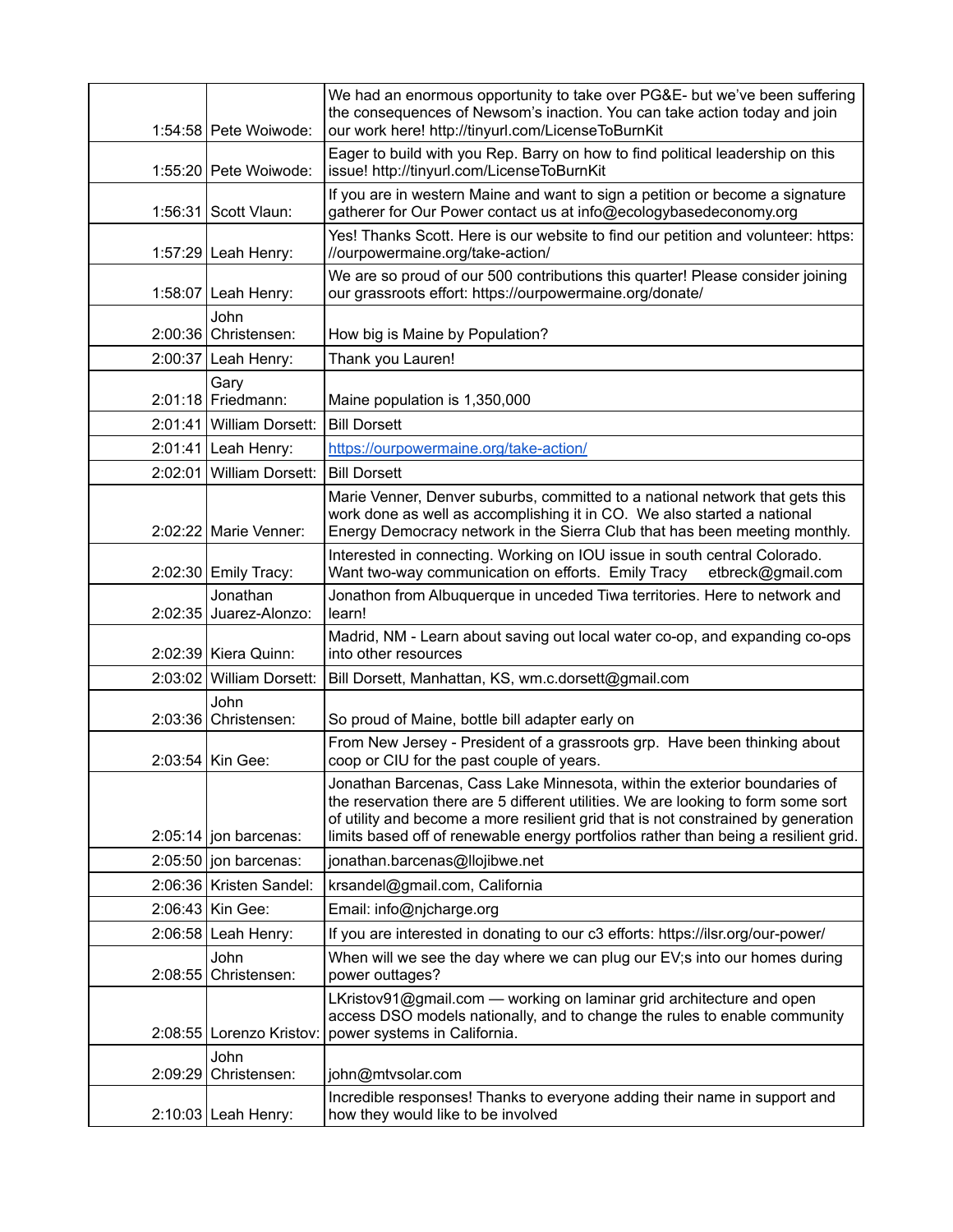| 2:10:18 John Ussery:           | Greetings from El Rito New Mexico We are looking at Biochar Combined Heat<br>and Power District Heating using wood waste from forest and watershed<br>restoration. This has the potential of creating many jobs while addressing one<br>of our worst climate threats. If the Biochar is used in Regenerative Agriculture,<br>it could be Carbon Negative                                                                                                          |
|--------------------------------|-------------------------------------------------------------------------------------------------------------------------------------------------------------------------------------------------------------------------------------------------------------------------------------------------------------------------------------------------------------------------------------------------------------------------------------------------------------------|
| John<br>$2:10:22$ Christensen: | Let Gary talk!                                                                                                                                                                                                                                                                                                                                                                                                                                                    |
| John<br>2:13:20 Christensen:   | You got that right Gary, fox guarding the henhouse scenario                                                                                                                                                                                                                                                                                                                                                                                                       |
| 2:13:59 Kin Gee:               | Agree with John & Gary 100%!!!                                                                                                                                                                                                                                                                                                                                                                                                                                    |
| 2:14:19 Richard Chase:         | How should a small rural muni structure a solar Net Metering policy to<br>encourage solar installation, and at the same time ensure that there is enough<br>revenue to maintain the system?                                                                                                                                                                                                                                                                       |
| 2:14:19 Linda Deane:           | I was at a meeting where someone asked if they should be signing the petition<br>for this. A union rep said that their lawyer told them this was not a good deal<br>for union workers, because it dosn't guarantee union workers would be used.<br>How do you reply to this?                                                                                                                                                                                      |
| 2:15:25 Richard Chase:         | rchase42@gmail.com for muni net metering                                                                                                                                                                                                                                                                                                                                                                                                                          |
| 2:15:31 Linda Deane:           | Do you plan on meeting with the AFL-CIOI? This would be a good<br>presentation for them. I am on the e-board and President of the Western<br>Maine Labor Council.                                                                                                                                                                                                                                                                                                 |
| 2:15:36 David Lipschitz:       | EV's should automatically be part of the grid. If you park an EV in a shopping<br>centre, you should automatically be able to take part in Time of Use Tariffs,<br>buying and selling to the Shopping Centre, taking advantage of the arbitrage<br>opportunities.                                                                                                                                                                                                 |
| John<br>$2:16:10$ Christensen: | <b>UNION YES!</b>                                                                                                                                                                                                                                                                                                                                                                                                                                                 |
| 2:16:21 David Lipschitz:       | If there's a major outage in a particular area, people can be asked to drive their<br>EV's there and all plug in and provide backup power. Lots of possibilities.                                                                                                                                                                                                                                                                                                 |
| Gary<br>2:17:00 Friedmann:     | We are happy to present to any union locals                                                                                                                                                                                                                                                                                                                                                                                                                       |
| 2:17:33 Eric Doub:             | Eric Doub, Boulder, CO - Already fully immersed here in my life's mission<br>since 1980 to help accelerate the transition from fossil fuels through efficiency<br>and renewables, and VERY inspired by Our Power's work in Maine! Learned of<br>this webinar through CleanEnergyAction.org and EmpowerOurFuture.org. I'll<br>donate and spread the word. My cousins live in Gray, Maine, and they are<br>already politically engaged and supporters of Our Power. |
| John<br>2:17:38 Christensen:   | Excellent                                                                                                                                                                                                                                                                                                                                                                                                                                                         |
| $2:18:11$ Leah Henry:          | Thank you everyone! Join us here: https://ourpowermaine.org/                                                                                                                                                                                                                                                                                                                                                                                                      |
| $2:18:28$ Celeste Carey:       | Thaank you!                                                                                                                                                                                                                                                                                                                                                                                                                                                       |
| 2:18:33 Kin Gee:               | Thank you! Inspirational & informative!!!                                                                                                                                                                                                                                                                                                                                                                                                                         |
| 2:18:39 David Lipschitz:       | Cheers for the afterparty                                                                                                                                                                                                                                                                                                                                                                                                                                         |
| 2:18:41 Ben Riggleman:         | Thank you!! Thrilling and informative all around                                                                                                                                                                                                                                                                                                                                                                                                                  |
| $2:18:49$ Linda Deane:         | Thank you                                                                                                                                                                                                                                                                                                                                                                                                                                                         |
|                                |                                                                                                                                                                                                                                                                                                                                                                                                                                                                   |
|                                |                                                                                                                                                                                                                                                                                                                                                                                                                                                                   |
|                                |                                                                                                                                                                                                                                                                                                                                                                                                                                                                   |
|                                |                                                                                                                                                                                                                                                                                                                                                                                                                                                                   |
|                                |                                                                                                                                                                                                                                                                                                                                                                                                                                                                   |
|                                |                                                                                                                                                                                                                                                                                                                                                                                                                                                                   |